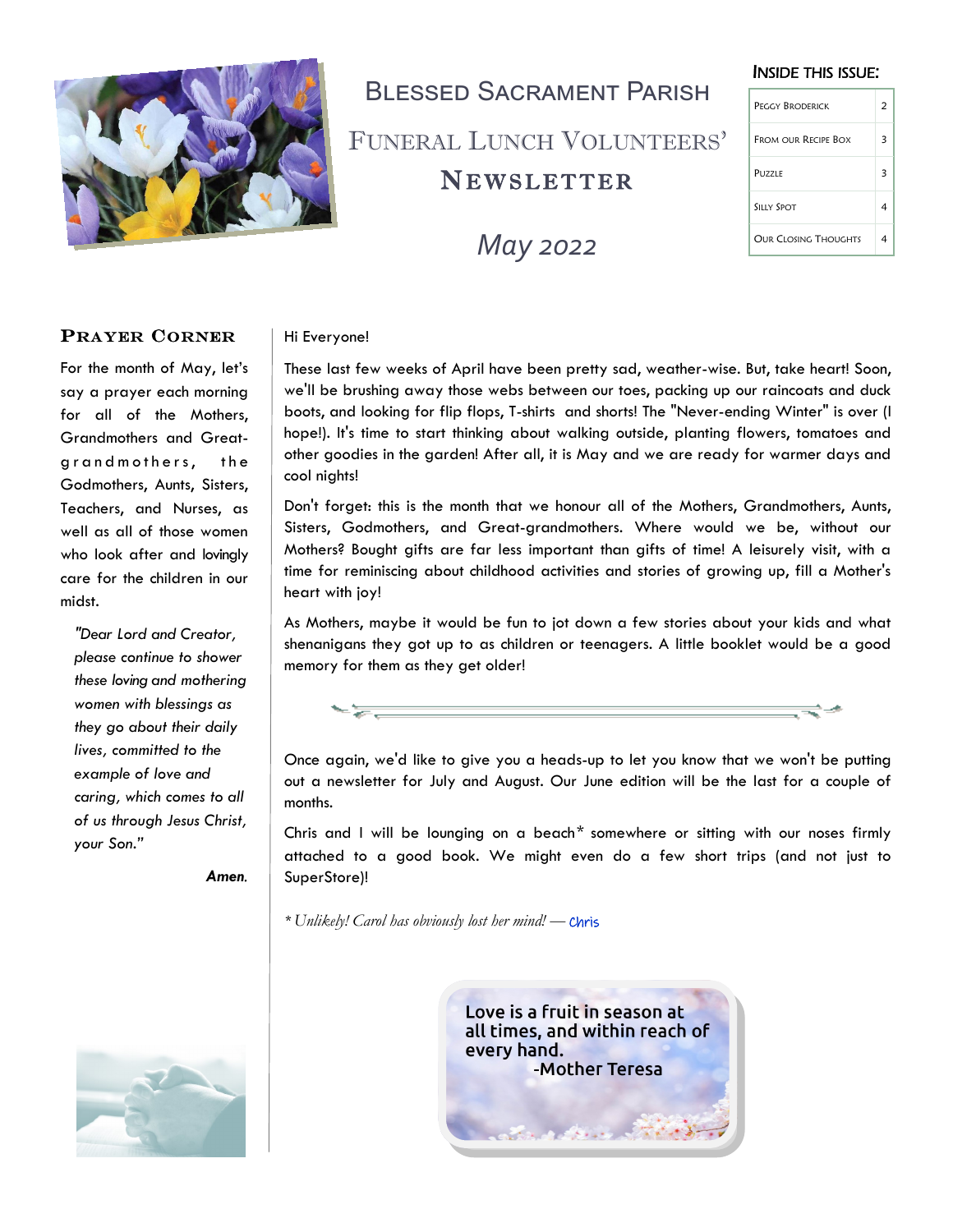

Peggy Broderick was well-known and well-loved at Blessed Sacrament. Peggy was the person who really believed in the Ministry of Hospitality in our Church.

In the early 1980s, when the older ladies of the Parish decided that they had to give up preparing and serving Funeral Lunches, Peggy rolled up her sleeves and gathered a large group of newly-retired ladies and men and formed the Funeral Lunch Committee.

At that time, she also looked around Transcona and decided that there were many seniors, living lonely lives in their homes, who were lacking interaction with their neighbours and friends. She and a group of Parishioners thought that a Spring event, like a Tea, would lift everyone's spirits after a long and dreary winter.

Peggy and her helpers decided to call it the "St. Patrick's Day Tea." This gathering was very popular and included entertainment by the (in)famous singing group," The Saints and Sinners." The group not only sang many "Golden Oldies", but they put on skits and spoofs. Everyone had fun!

Peggy loved the St Pat's Day Teas. She and her group prepared a lovely lunch and even put little table gifts at every plate. What a lot of work it was, but everyone followed Peggy's lead and cheerfully baked, set tables, served food, coffee and tea, and made sure that everyone was well looked after. When the large group had left, cleanup began and again, Peggy was in the midst, laughing and praising everyone for their help.

Norma Richard was a great friend to Peggy and had told me that although Peggy had struggled with health issues, she had an amazing sense of humour, that always made visits fun. Norma told about Peggy saying that as a girl of 12, she contacted Diphtheria and wasn't expected to last the night. "But," said Peggy, "I'm still here! I'm in my late eighties and I'm still here!" Peggy loved when Norma would visit and they would sit with a cup of tea and Peggy would reminisce about her youth, spent in Ireland, her early days in Transcona, and the growth of our Parish.

Mary Gottfried and I were talking and remembering how Peggy was always so friendly and would think nothing of walking up to newcomers in the Church and befriending them. Mary thought that it was so appropriate that Peggy passed away on Good Friday.

Mary remembered Peggy getting up and speaking from the Ambo, after the elderly ladies of the Parish were unable to prepare Funeral Lunches anymore, and she made such a heart-felt appeal, asking for help to keep the Ministry going, that a large number of people stepped forward.

Peggy's sincerity and kindness were outstanding.

This little poem seems to sum up the essence of Peggy Broderick since she did all of these generous acts.

*Bring love and friendship wherever you go, Shine light and have fun whenever it's dark, Leave blessings wherever you've been, Always be kind, wherever you are.*

Thank-you for your loving care for all of us, here at Blessed Sacrament, Peggy!

Rest well in the Love of God.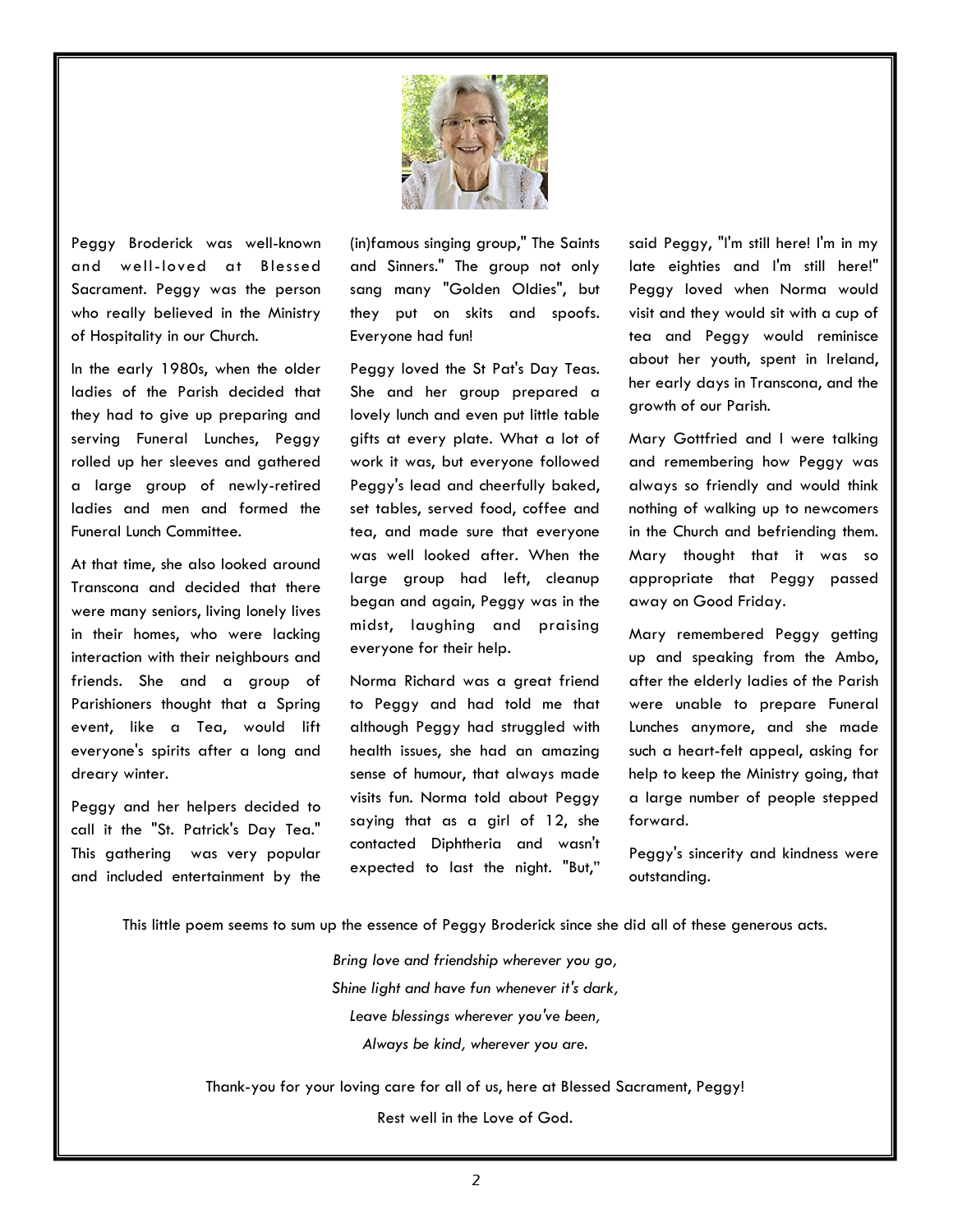## From our Recipe Box, courtesy of the Internet:

### HOW TO CLEAN AND DEODORIZE A SMELLY WASHING MACHINE



## This is not strictly a recipe, but a very effective solution to this problem

#### **Cleaning Cycle:**

**Deodorizing Cycle:**

White vinegar

Chlorine bleach

#### **Directions**

#### **\* Clean Seals, Gaskets, Dispenser**

Use cleaning wipes or your preferred cleaning/disinfecting product.

#### \* **Sanitizing, Sterilizing and Removing Bacteria, Mould and Mildew**

- <sup>o</sup> Set the wash cycle to "white fabric" or "hot".
- Add *4 cups* (1 quart) of chlorine bleach to a *top loading* washing machine or *2 cups* to a *front loader*.
- Don't add any other cleaning solutions to the hot water; **NO VINEGAR**.
- Let the tub fill and stop the wash cycle once the agitator has mixed and splashed the bleach and water solution around. *You can usually stop the cycle by pulling out the knob, or by hitting pause.*
- Let the hot water and bleach sit for 30 minutes or so.
- Start the load back up *(push in knob or press start)* and make sure to set the wash for a second rinse to remove any traces of bleach residue that may remain.

#### **\* Deodorizing any Remaining Smell**

- <sup>o</sup> Set the wash cycle to "white fabric" or "hot".
- Add *4 cups* (1 quart) of plain white vinegar to a *top loading* washing machine or *2 cups* to a *front loader*.
- Don't add laundry detergent or other cleaning solutions; **NO BLEACH**.
- Let the tub fill and stop the wash cycle, as you did for the bleach cycle, once the agitator has mixed and splashed the vinegar and water solution around.
- After 30 minutes, start the load back up and let the washer finish its cycle.

#### **Do you enjoy Sudoku?** If you haven't played before, here are the rules:

- Every square has to contain a single number
- Only the numbers from 1 to 9 can be used
- $\degree$  Each 3×3 box can only contain each number from 1 to 9 once
- Each vertical column can only contain each number from 1 to 9 once
- Each horizontal row can only contain each number from 1 to 9 once.

#### **Note***:*

*I was looking for something small to fill the last remaining space, and thought that a puzzle might be something you'd enjoy. Please let us know if you'd like these to continue, or if you'd rather "not see it ever again!" ~ Chris* 

| $\overline{\mathbf{z}}$ | 6             |   |               |                |                         |   |                         | 4             |
|-------------------------|---------------|---|---------------|----------------|-------------------------|---|-------------------------|---------------|
|                         |               |   | 3             | $\overline{2}$ | 6                       |   |                         |               |
|                         |               |   |               |                |                         |   |                         |               |
|                         |               | 8 |               | 3              |                         | 9 |                         |               |
|                         |               |   |               |                | 5                       |   |                         |               |
|                         | 4             |   | $\frac{2}{9}$ |                | 7                       |   | 8                       |               |
|                         | $\frac{2}{7}$ |   |               |                |                         |   | 3                       |               |
| $\overline{9}$          |               |   |               |                |                         |   | $\overline{\mathbf{6}}$ | $\frac{9}{8}$ |
|                         |               |   |               |                | $\overline{\mathbf{c}}$ |   |                         |               |